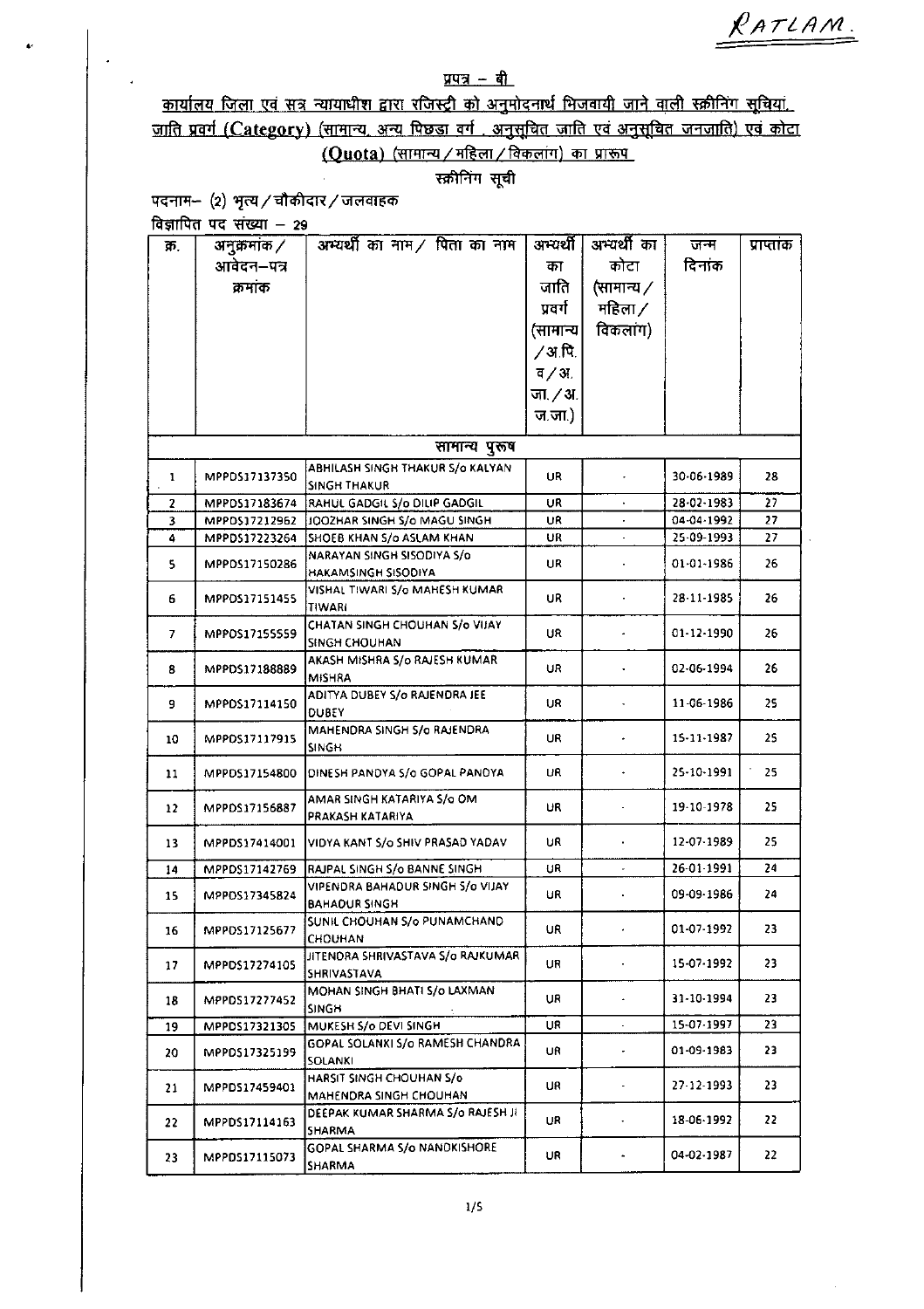| क्र. | अनुक्रमांक ⁄   | अभ्यर्थी का नाम $\angle$ पिता का नाम                             | अभ्यर्थी           | अभ्यर्थी का          | जन्म                     | प्राप्ताक |
|------|----------------|------------------------------------------------------------------|--------------------|----------------------|--------------------------|-----------|
|      | आवेदन–पत्र     |                                                                  | का                 | कोटा                 | दिनाक                    |           |
|      | क्रमांक        |                                                                  | जाति               | (सामान्य ∕           |                          |           |
|      |                |                                                                  | प्रवर्ग            | महिला $\angle$       |                          |           |
|      |                |                                                                  | (सामान्य           | विकलांग)             |                          |           |
|      |                |                                                                  | 7अ.पि.             |                      |                          |           |
|      |                |                                                                  | $\frac{1}{4}$ / अ. |                      |                          |           |
|      |                |                                                                  | जा. / अ.           |                      |                          |           |
|      |                |                                                                  | ज.जा.)             |                      |                          |           |
|      |                |                                                                  |                    |                      |                          |           |
| 24   | MPPD517128548  | BHAVESH SINGH S/o MANGAL SINGH                                   | UR                 |                      | 19-09-1998               | 22        |
| 25   | MPPDS17156133  | ABHAY RAI SINGH S/o RAM KISHOR<br>SINGH                          | UR                 | $\blacksquare$       | 15-04-1985               | 22        |
| 26   | MPPDS17271597  | KAILASH PUROHIT S/0 KANHAIYALAL<br><b>PUROHIT</b>                | UR                 | $\bullet$            | 04-08-1994               | 22        |
| 27   | MPPDS17290890  | SALMAN KHAN S/o FAKEER MOHAMAD                                   | UR                 |                      | 05-04-1993               | 22        |
| 28   | MPPDS17327216  | DEEPAK TRIPATHI S/o OM PRAKASH<br><b>TRIPATHI</b>                | UR                 |                      | 29-08-1991               | 22        |
| 29   | MPPOS17358911  | ISHWAR PAL 5/0 BHANWAR PAL                                       | UR                 | $\bullet$            | 30-04-1986               | 22        |
| 30   | MPPDS17399369  | SUNIL SHARMA S/o SOM SINGH<br><b>SHARMA</b>                      | UR                 |                      | 07-04-1996               | 22        |
| 31   | MPPDS17434731  | MAHENDRA SINGH CHOUHAN S/o<br>HIMMAT SINGH CHOUHAN               | UR                 |                      | 31-03-1996               | 22        |
| 32   | MPPOS17435882  | SACHIN CHATURVEDI S/o PURSHOTTAM<br><b>CHATURVEDI</b>            | UR                 | $\ddot{\phantom{0}}$ | 07-09-1995               | 22        |
| 33   | MPPDS17470384  | JITENDRA SINGH SOLANKI S/o<br>DASHRATH SINGH SOLANKI             | UR                 |                      | 10-01-1989               | 22.       |
|      |                | सामान्य महिला                                                    |                    |                      |                          |           |
| 1    | MPPDS17148132  | KRISHNA BHATI D/o AMARSINGH BHATI                                | UR                 | Female               | 02-05-1979               | 27        |
| 2    | MPPDS17154353  | VANITA VYAS D/o HEMANT VYAS                                      | UR                 | Female               | 05-07-1980               | 27        |
| 3    | MPPDS17131026  | MAYA BAI D/o PRAHLAD                                             | UR                 | Female               | 09-09-1988<br>25-08-1985 | 25<br>23  |
| 4    | MPPDS17240483  | NEETA D/o ASHOK RAO                                              | UR                 | Female               |                          |           |
| 5    | MPPD517258864  | CHANDA VYAS D/o KRISHNAKANT VYAS<br>PREETIBALA SOLANKI D/o GOPAL | UR                 | Female               | 01-06-1979               | 23        |
| 6    | MPPDS17325466  | SOLANKI<br>SHAKUNTALA RATHORE D/o VIJAY                          | UR                 | Female               | 23-11-1989               | 21        |
| 7    | MPPDS17349464  | SINGH RATHORE                                                    | UR                 | Female               | 27-01-1974               | 21.       |
| 8    | MPPD\$17191067 | ABHILASHA PATHAK D/o ASHOK KUMAR                                 | UR                 | Female               | 16-03-1986               | 20        |
| 9    | MPPDS17226336  | RACHNA THAKUR D/o VIKAS THAKUR                                   | UR                 | Female               | 27-02-1980               | 20        |
| 10   | MPPDS17303399  | USHA PARIHAR D/o DIGVIJAY SINGH<br>PARIHAR                       | UR                 | Female               | 31-10-1986               | 20        |
| 11   | MPPDS17331989  | DIVYA GOYAL D/o KARAN SINGH JI                                   | UR                 | Female               | $14 - 11 - 1991$         | 20        |
| 12   | MPPDS17420772  | SUREKHA SEN D/o SANTRAM SEN<br>JAYSHREE GORE D/o SHAMBHU SINGH   | UR                 | Female               | 12-02-1977               | 20        |
| 13   | MPPDS17435075  | GORE                                                             | UR                 | Female               | 06-03-1989               | 20        |
| 14   | MPPDS17455940  | SONALI DEVDA D/o NATHU SINGH<br><b>DEVDA</b>                     | UR                 | Female               | 19-02-1985               | 20        |
| 15   | MPPDS17228327  | INDRA SHARMA D/o NANDKIOSHORE<br>SHARMA                          | UR                 | Female               | 14-07-1973               | 19        |
| 16   | MPPDS17300210  | JYOTI CHOUHAN D/o BHERU SINGH<br>JYOTI UPADHYAY D/o SHANKAR LAL  | UR.                | Female               | 04-04-1992               | 19        |
| 17   | MPPDS17313022  | UPADHYAY                                                         | UR                 | Female               | 03-07-1991               | 19        |
| 18   | MPPDS17335668  | POONAM PANWAR D/o LATE KOMAL<br><b>SINGH</b>                     | UR                 | Female               | 07-07-1985               | 19        |
| 19   | MPPDS17407832  | CHANDRA KUNWAR D/o HITLAR SINGH<br>RATHORE                       | UR                 | Female               | 22-06-1979               | 19        |

ų,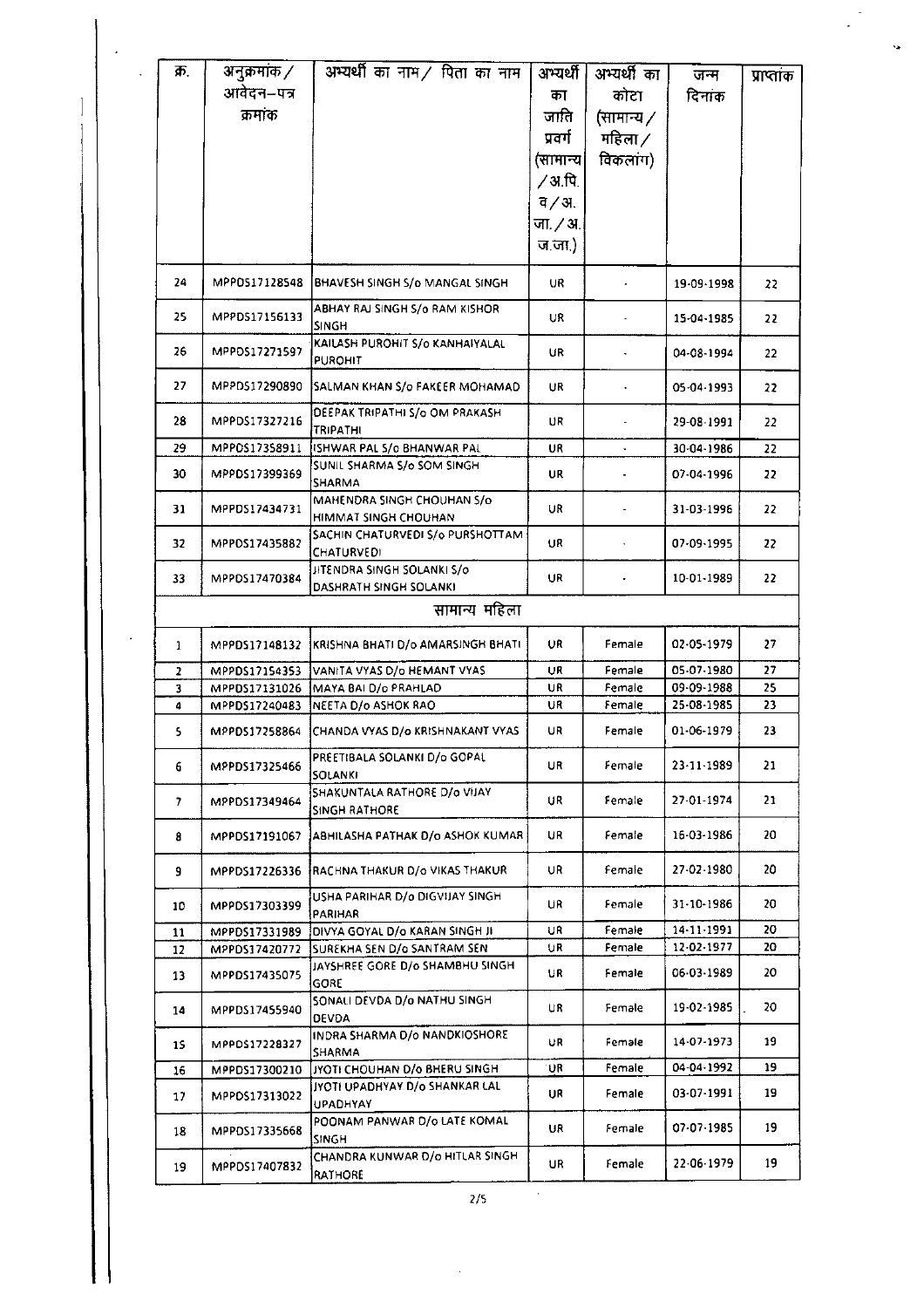| क.             | अनुक्रमांक /  | अभ्यर्थी का नाम / पिता का नाम                             | अभ्यर्थी              | अभ्यर्थी का              | जन्म       | प्राप्ताक |
|----------------|---------------|-----------------------------------------------------------|-----------------------|--------------------------|------------|-----------|
|                | आवेदन–पत्र    |                                                           | का                    | कोटा                     | दिनाक      |           |
|                | क्रमांक       |                                                           | जाति                  | (सामान्य /               |            |           |
|                |               |                                                           | प्रवर्ग               | महिला ⁄                  |            |           |
|                |               |                                                           | (सामान्य              | विकलांग)                 |            |           |
|                |               |                                                           | ∕ अ.पि.               |                          |            |           |
|                |               |                                                           | 7/31                  |                          |            |           |
|                |               |                                                           | जा $/3$ .             |                          |            |           |
|                |               |                                                           | $\overline{u}$ , जा.) |                          |            |           |
|                |               |                                                           |                       |                          |            |           |
| 20             | MPPDS17439296 | SNEHA CHAUHAN D/o KULDEEP SINGH<br>CHAUHAN                | UR                    | Female                   | 19-09-1985 | 19        |
|                |               | अन्य पिछड़ा वर्ग (ओबीसी)                                  | पुरूष                 |                          |            |           |
| $\mathbf{1}$   | MPPDS17109220 | SHUBHAM PANCHAL S/o                                       | ОВС                   |                          | 08-08-1992 | 28        |
|                |               | KAILASHCHANDRA PANCHAL                                    |                       |                          |            |           |
| 2              | MPPDS17166350 | BABLOO MALI S/o KALU MALI                                 | ОВС                   |                          | 02-10-1991 | 26        |
| 3              | MPPDS17434055 | NEERAJ VERMA S/o BABULAL VERMA                            | ОВС                   |                          | 01-04-1993 | 25        |
| 4              | MPPDS17145476 | RAMBABU SEN S/o BALU SINGH SEN                            | овс                   | $\hat{\mathbf{r}}$       | 02-04-1994 | 23        |
| 5              | MPPD517148184 | KAPIL DHABAI S/o VISHWAPAL DHABAI                         | ОВС                   |                          | 10-08-1988 | 23.       |
| 6              | MPPDS17179049 | GOURAV SEN S/o ASHOK SEN                                  | овс                   |                          | 10-09-1992 | 23        |
| 7              | MPPDS17204540 | RUPESH KUMAR S/o DINESH KUMAR                             | овс                   |                          | 07-07-1991 | 23        |
| 8              | MPP0517211203 | RAM KUMAR S/o GYARAM                                      | овс                   |                          | 01-01-1984 | 23        |
| 9              | MPPOS17314069 | MANISH PARMAR S/o GOVARDHAN                               | овс                   |                          | 12-07-1996 | 23        |
|                |               | PARMAR<br>DINESH DHAKAD S/o DHANIRAM                      |                       |                          |            |           |
| 10             | MPPDS17401362 | DHAKAD                                                    | ОВС                   |                          | 15-06-1989 | 23        |
|                |               | NAYNESH PRAMANIK 5/0 KAILASH                              |                       |                          |            |           |
| 11             | MPPDS17431223 | <b>CHANDRA PRAMANIK</b>                                   | OBC                   |                          | 24-11-1983 | 23        |
|                |               | अन्य पिछडा वर्ग (ओबीसी)                                   | महिला                 |                          |            |           |
| 1              | MPPDS17183126 | SIMRAN D/o ZAHUR KHAN                                     | ОВС                   | Female                   | 02-07-1996 | 22        |
| 2              | MPPD517307678 | RANI KUSHWAH D/o MAHENDRA SINGH                           | ОВС                   | Female                   | 29-07-1985 | 20        |
| 3              | MPPDS17437510 | MANISHA RAO D/o SODAGAR                                   | <b>OBC</b>            | Female                   | 16-04-1997 | 20        |
|                |               | अनुसूचित जाति (एससी) पुरूष / महिला                        |                       |                          |            |           |
| 1              | MPPDS17431981 | VIKRAM S/o RAMESHWAR                                      | SC                    | $\star$                  | 03-07-1997 | 20        |
| $\overline{2}$ | MPPDS17166232 | MUKESH HIRVE S/o ONKAR LAL HIRVE                          | SC.                   | $\bullet$                | 30-06-1982 | 18        |
| 3              | MPPDS17396093 | MAMTA D/o KAILASH CHANORA                                 | sc                    | $\blacksquare$           | 08-01-1981 | 18        |
|                |               | DHIRENDRA JAMUNIYA S/o DEVISINGH                          |                       |                          |            |           |
| 4              | MPPDS17397708 | <b>JAMUNIYA</b>                                           | sc                    |                          | 05-06-1996 | 18        |
| 5.             | MPPDS17402901 | HEMANT PARIHAR 5/0 HIRALAL                                | sc                    |                          | 15-07-1986 | 18        |
|                |               | PARIHAR                                                   |                       |                          |            |           |
| 6              | MPPD517403396 | SANTOSH MALVIYA S/o GOVINDRAM<br><b>MALVIYA</b>           | SC                    |                          | 17-07-1992 | 18        |
| 7              | MPPDS17429559 | MAHESH CHOUHAN S/o NARAYAN                                | SC                    |                          | 08-10-1995 | 18        |
| 8              | MPPDS17434300 | CHOUHAN<br>DASHRATH S/o BABULAL                           | sc                    | $\overline{\phantom{a}}$ | 09-05-1994 | 18        |
| 9              | MPPDS17458196 | DINESH KUMAR S/o SHIVDAYAL P                              | 5C.                   |                          | 02 04 1989 | 18        |
|                |               | अनुसूचित जनजाति (एसटी) पुरूष                              |                       |                          |            |           |
| 1              | MPPDS17240445 | <b>DHARMENORA S/o PUNA</b>                                | SТ                    | ÷                        | 05-05-1995 | 26.       |
| 2              | MPPDS17153387 | RAJESH BHABAR S/o DALLA                                   | SΤ                    | $\blacksquare$           | 11-04-1988 | 22        |
|                |               | DEVENDA KUMAR S/o TULSIRAM                                |                       |                          |            |           |
| 3              | MPPDS17148136 | PARDHAN                                                   | SΤ                    |                          | 15-06-1993 | 20        |
| 4              | MPPDS17306691 | DEVI SINGH S/o RADU JI]                                   | ST                    |                          | 09-10-1986 | 20        |
| 5              | MPPDS17418953 | JAGDISH JATAV S/o NAGGA JATAV                             | SТ                    |                          | 15.02.1987 | 20        |
| 6              | MPPD517431238 | DEEPAK S/o SAVAI SINGH<br>RADHE SHYAM DODIYAR S/0 ANSINGH | SΤ                    |                          | 15-07-1995 | 20        |
| 7              | MPPDS17207525 | <b>DODIYAR</b>                                            | ST                    |                          | 10-10-1978 | 19        |

 $\overline{a}$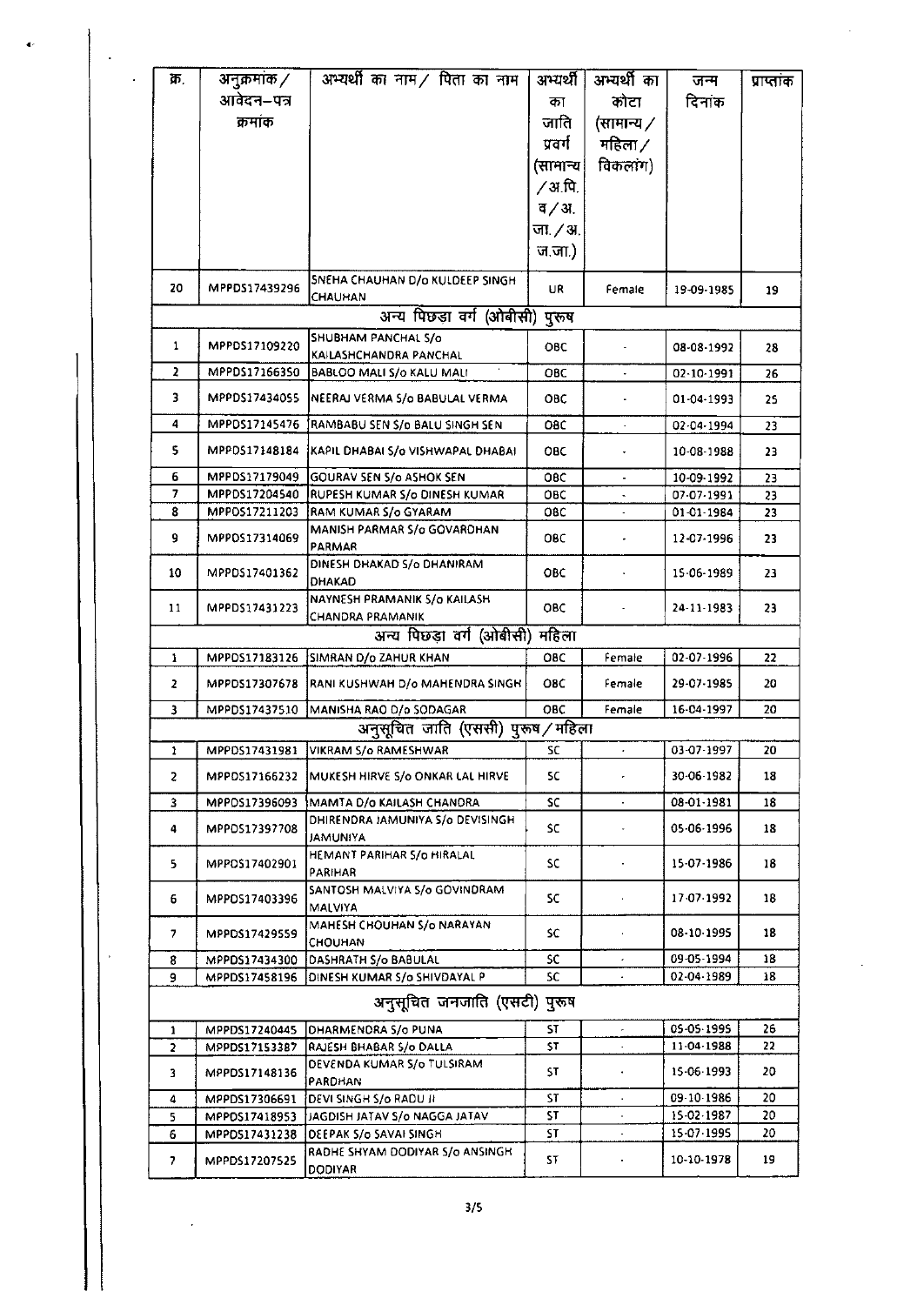| ক.       | अनुक्रमांक $\times$            | अभ्यर्थी का नाम $\prime$ पिता का नाम                 | अभ्यर्थी      | अभ्यर्थी का         | जन्म                     | प्राप्तांक |
|----------|--------------------------------|------------------------------------------------------|---------------|---------------------|--------------------------|------------|
|          | आवेदन–पत्र                     |                                                      | का            | कोटा                | दिनाक                    |            |
|          | क्रमांक                        |                                                      | जाति          | (सामान्य $\angle$   |                          |            |
|          |                                |                                                      | प्रवर्ग       | महिला /             |                          |            |
|          |                                |                                                      |               |                     |                          |            |
|          |                                |                                                      | (सामान्य      | विकलांग)            |                          |            |
|          |                                |                                                      | ∕ अ.पि.       |                     |                          |            |
|          |                                |                                                      | $\frac{1}{2}$ |                     |                          |            |
|          |                                |                                                      | जा. ∕ अ.      |                     |                          |            |
|          |                                |                                                      | ज.जा.)        |                     |                          |            |
| 8        | MPPD\$17306329                 | <b>BALRAM S/o BHAWARSINH</b>                         | ST            |                     | 15-07-1994               | 19         |
| 9        | MPPDS17318214                  | VAGAMAL MEDA S/o SHAMBHU MEDA                        | ST            |                     | 04-06-1994               | 19         |
| 10       | MPPDS17320922                  | GIRDHARI KANNOJE 5/0 MANGAL SIH                      | ST            |                     | 20-07-1994               | 19         |
| 11       | MPPDS17393190                  | LAL SINGH AHORIYA S/o KALU SINGH                     | ST            |                     | 06-07-1996               | 19         |
|          |                                |                                                      |               |                     |                          |            |
| 12       | MPPDS17411497                  | RUPENDRA SUWAN 5/0 PREMCHAND                         | ST            |                     | 25-10-1985               | 19         |
| 13<br>14 | MPPDS17416230<br>MPPDS17424471 | MADAN LAL S/o MANGU JI<br>DAL SINGH MAIDA S/o KACHRU | SΤ<br>ST      | $\bullet$           | 05-05-1986<br>22-03-1995 | 19<br>19   |
|          |                                | MUKESH AMLIYAR S/o BABULAL                           |               |                     |                          |            |
| 15       | MPPDS17433367                  | <b>AMLIYAR</b>                                       | 51            |                     | 05-02-1993               | 19         |
| 16       | MPPOS17154200                  | DARSHAN BAMNIYA S/O DILIP BAMNIYA                    | SΤ            |                     | 29-11-1998               | 18         |
| 17       | MPPDS17174027                  | RAJESH UIKEY S/o CHAITRAM UIKEY                      | 5T            |                     | 22-09-1996               | 18         |
| 18       | MPPDS17185405                  | BHARAT SINGH S/o JAGDISH                             | <b>ST</b>     |                     | 03-09-1990               | 18         |
| 19       | MPPDS17196522                  | KAILASH DUDWE S/o HARI DUDWE                         | 5T            |                     | 10-05-1982               | 18         |
| 20       | MPPDS17209123                  | KANHAIYA LAL MORIYA S/o DEVAJI<br>MORIYA             | 57            |                     | 05-04-1979               | 18         |
| 21       | MPPDS17218515                  | PRAKASH MAIDA S/o THAWRA MAIDA                       | ST            | $\hat{\phantom{a}}$ | 25-04-1990               | 18         |
| 22       | MPPDS17290053                  | NAGESH KUMAR S/o NANDU                               | ST            |                     | 07-04-1985               | 18         |
| 23       | MPPDS17308639                  | ANIL BAMNIYA S/o JUVAR SINGH<br><b>BAMNIYA</b>       | ST            |                     | 12-07-1990               | 18         |
| 24       | MPPDS17401654                  | DEVCHANDRA GANAVA S/o NARAYAN                        | SΤ            |                     | 01-01-1985               | 18         |
| 25       | MPPDS17406751                  | <b>JAKASH S/o ASHOK</b>                              | SΤ            |                     | 18-12-1996               | 18         |
| 26       | MPPDS17410537                  | DINESH S/o HUKKA JI                                  | 5T            |                     | 10-07-1991               | 18         |
| 27       | MPPDS17413138                  | <b>DINESH S/O BHOLIYA</b>                            | SΤ            |                     | 01-01-1981               | 18         |
| 28       | MPP0S17413527                  | VALU DAMOR S/o PRABHU                                | ST            |                     | 02-07-1995               | 18         |
| 29       | MPPDS17415532                  | DULESINGH S/o BHAGWAN JI                             | ST            |                     | 09-08-1989               | 18         |
| 30       | MPPDS17417344                  | RAJESH DAMOR S/o DHARJI                              | ST            | $\bullet$           | 07-07-1991               | 18         |
| 31       | MPPDS17419677                  | GOVIND BHARGAW S/o MADAN<br>BHARGAW                  | S٢            |                     | 12-06-1982               | 18         |
| 32       | MPPDS17425385                  | HUKUMCHAND VASUNIYA S/a<br>NAHARING                  | ST            | $\hat{\phantom{a}}$ | 08-05-1994               | 18         |
| 33.      | MPPDS17428795                  | VINOD KHARADI S/o RAMESH CHANDRA<br>KHARADI          | ST.           |                     | 08-12-1990               | 18         |
|          |                                | अनुसूचित जनजाति (एसटी)                               | महिला         |                     |                          |            |
|          |                                | JYOTIBALA BHURIYA D/o LAXMAN                         |               |                     |                          |            |
| 1        | MPPDS17124465                  | BHURIYA                                              | SΤ            | Female              | 23-10-1996               | 19         |
| 2        | MPPDS17136533                  | ARCHANA KOSHAL D/o SUNDARLAL<br>KOSHAL               | ST            | Female              | 17-12-1979               | 18         |
| 3        | MPPDS17219830                  | BHARTI D/o BHAGWAN                                   | SТ            | Female              | 03-12-1985               | 18         |
| 4        | MPPD517170522                  | VINITA D/o SANJAY                                    | SТ            | Female              | 30-06-1992               | 17         |
| s        | MPPDS17218217                  | SADHNA RAWAT D/o RAMESH<br><b>CHANDRA RAWAT</b>      | S٢            | Female              | 25-03-1992               | 17         |
| 6        | MPPD517225207                  | RICHA ADIWASI D/o NATHOO SINGH<br><b>ADIWASI</b>     | SΤ            | Female              | 03-05-1994               | 17.        |
| 7        | MPPDS17405485                  | JYOTI 800J D/o SHANTI LAL BOOJ                       | ST            | Female              | 02-01-1997               | 17         |
| 8        | MPPDS17416136                  | ASHA D/o DEVAJI                                      | ST            | Female              | 08-08-1981               | 17         |

ţ

٠,

 $4/5$